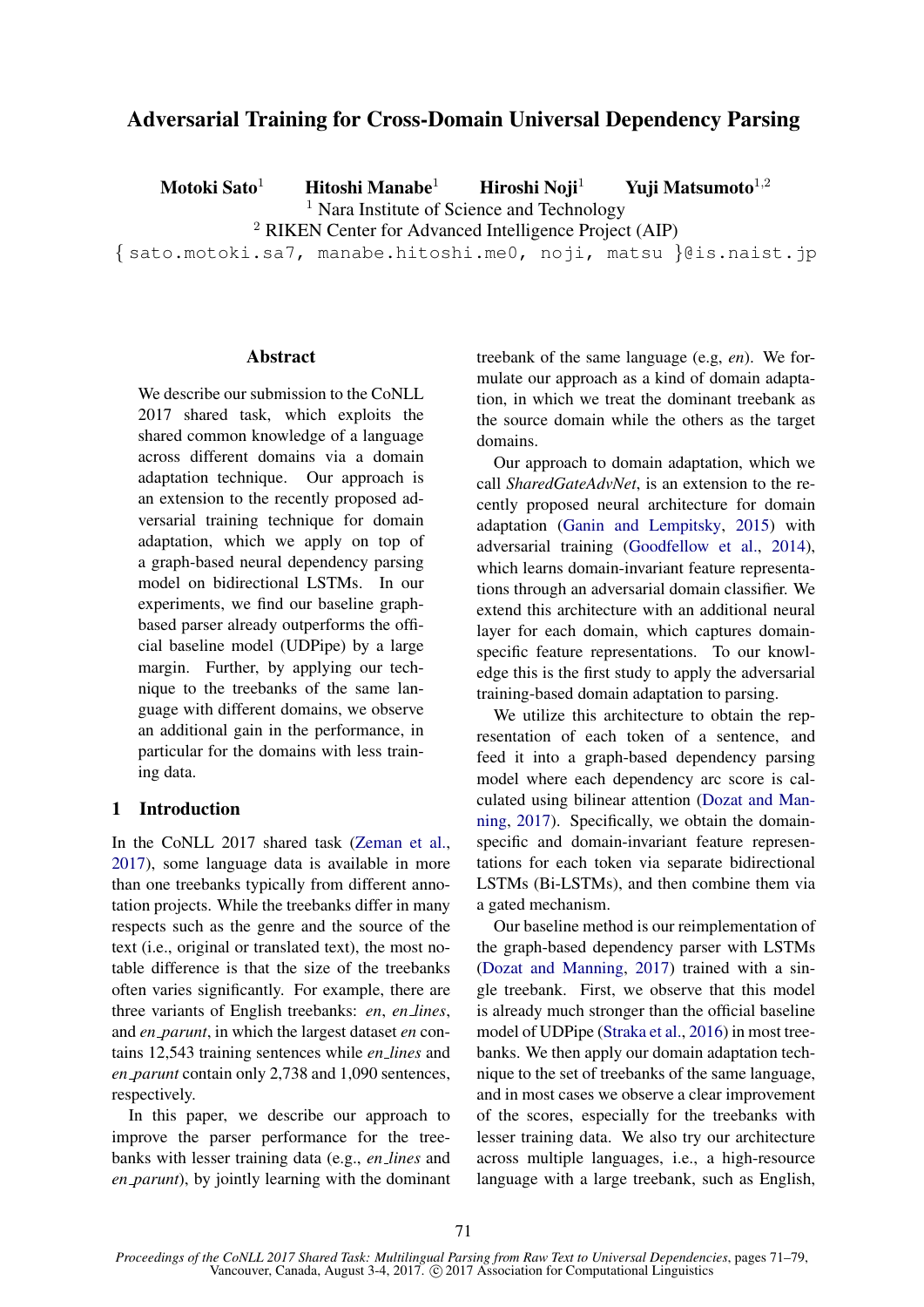and a low-resource language with a small data set. Interestingly, even though the mixed languages are completely different, we observe some score improvements in low-resource languages with this approach. Finally we rank the 6th place on the main result of the shared task.

### 2 System overview

The CoNLL 2017 shared task aims at parsing Universal Dependencies 2.0 (Nivre et al., 2017). While its concern is parsing in the wild, i.e., from the raw input text, in this work we focus only on the dependency parsing layer that receives the tokenized and POS tagged input text. For all preprocessing from sentence splitting to POS tagging, we use the provided UDPipe pipeline. For obtaining the training treebanks, we keep the gold word segmentation while assign the predicted POS tags with the UDPipe. $<sup>1</sup>$ </sup>

We did a simple model selection with the development data for choosing the final submitted models. First, we trained our baseline graphbased LSTM parsing model (Section 3) independently for each treebank. Then for some languages with more than one treebank, or low-resource languages with a small treebank alone, we applied our proposed domain adaptation technique (Section 4) and obtained additional models. For treebanks for which we trained several models, we selected the best performing model on the development set in terms of LAS. For the other treebanks, we submitted our baseline graph-based parser.

For the parallel test sets (e.g., *en pub*) with no training data, we use the model trained on the largest treebank of a target language. We did not pay much attention to the surprise languages. For Buryat (*bxr*), we just ran the model of Russian (*ru*). For the other three languages, we ran the model of English (*en*).

## 3 Biaffine Attention model

Our baseline model is the *biaffine* attention model (Dozat and Manning, 2017), which is an extension to the recently proposed dependency parsing method calculating the score of each arc independently from the representations of two tokens obtained by Bi-LSTMs (Kiperwasser and Goldberg, 2016). For labeled dependency parsing, this model

first predicts the best *unlabeled* dependency structure, and then assigns a label to each predicted arc with another classifier. For the first step, receiving the word and POS tag sequences as an input, the model calculates the score of every possible dependency arc. To obtain a well-formed dependency tree, these scores are given to the maximum spanning tree (MST) algorithm (Pemmaraju and Skiena, 2003), which finds the tree with the highest total score of all arcs. The overview of the biaffine model is shown in Figure 1.

Let  $w_t$  be the t-th token in the sentence. As an input the model receives the word embedding  $\mathbf{w}_t \in \mathbb{R}^{d_{word}}$  and POS embedding  $\mathbf{p}_t \in \mathbb{R}^{d_{pos}}$  for each  $w_t$ , which are concatenated to a vector  $\mathbf{x}_t$ . This input is mapped by Bi-LSTMs to a hidden vector  $r_t$ , which is then fed into an extension of bilinear transformation called a *biaffine* function to obtain the score for an arc from  $w_i$  (head) to  $w_i$ (dependent):

$$
\mathbf{r}_{t} = \text{Bi-LSTM}(\mathbf{x}_{t}), \qquad (1)
$$
\n
$$
\mathbf{h}_{i}^{(arc-head)} = \text{MLP}^{(arc-head)}(\mathbf{r}_{i}),
$$
\n
$$
\mathbf{h}_{j}^{(arc-dep)} = \text{MLP}^{(arc-dep)}(\mathbf{r}_{j}),
$$
\n
$$
s_{i,j}^{(arc)} = \mathbf{h}_{i}^{\text{T}(arc-head)}U^{(arc)}\mathbf{h}_{j}^{(arc-dep)}
$$
\n
$$
+ \mathbf{h}_{i}^{\text{T}(arc-head)}\mathbf{u}^{(arc)},
$$
\n(1)

where MLP is a multi layer perceptron. A weight matrix  $U^{(arc)}$  determines the strength of a link from  $w_i$  to  $w_j$  while  $\mathbf{u}^{(arc)}$  is used in the bias term, which controls the prior headedness of  $w_i$ .

After obtaining the best unlabeled tree from these scores, we assign the best label for every arc according to  $s_{i,j}^{(label)}$ , in which the k-th element corresponds to the score of  $k$ -th label:

$$
\begin{array}{rcl} \mathbf{h}^{(label-head)}_i & = & \mathrm{MLP}^{(label-head)}(\mathbf{r}_i), \\ \mathbf{h}^{(label-dep)}_j & = & \mathrm{MLP}^{(label-dep)}(\mathbf{r}_j), \\ \mathbf{h}^{(label-dep)}_j & = & \mathrm{MLP}^{(label-dep)}(\mathbf{r}_j), \\ \mathbf{h}^{(label)}_{i,j} & = & \mathbf{h}^{(label-head)}_i \oplus \mathbf{h}^{(label-dep)}_j, \\ \mathbf{s}^{(label)}_{i,j} & = & \mathbf{h}^{\mathrm{T}(label-head)}_i \mathbf{U}^{(label-dep)}(\mathbf{h}^{(label-dep)}_{j}, \\ \mathbf{s}^{(label)}_{i,j} & = & \mathbf{h}^{\mathrm{T}(label-head)}_i \mathbf{U}^{(label-dep)}(\mathbf{h}^{(label-dep)}_{j}, \\ \mathbf{s}^{(label)}_{i,j} & = & \mathbf{h}^{\mathrm{T}(label-head)}_i \mathbf{U}^{(label)}(\mathbf{h}^{(label-dep)}_{i,j}, \\ \mathbf{h}^{\mathrm{T}(labelhead)}_{i,j} & = & \mathbf{h}^{\mathrm{T}(label-head)}_i \mathbf{U}^{(label)}(\mathbf{h}^{(label-dep)}_{i,j}, \end{array}
$$

where  $U^{(label)}$  is a third-order tensor,  $W^{(label)}$  is a weight matrix, and  $\mathbf{u}^{(label)}$  is a bias vector.

# 4 Domain Adaptation Techniques with Adversarial Training

Here we describe our network architectures for domain adaptation. We present two different net-

<sup>&</sup>lt;sup>1</sup>We were not aware of the jack-knifed training data provided by the organizer at submission time.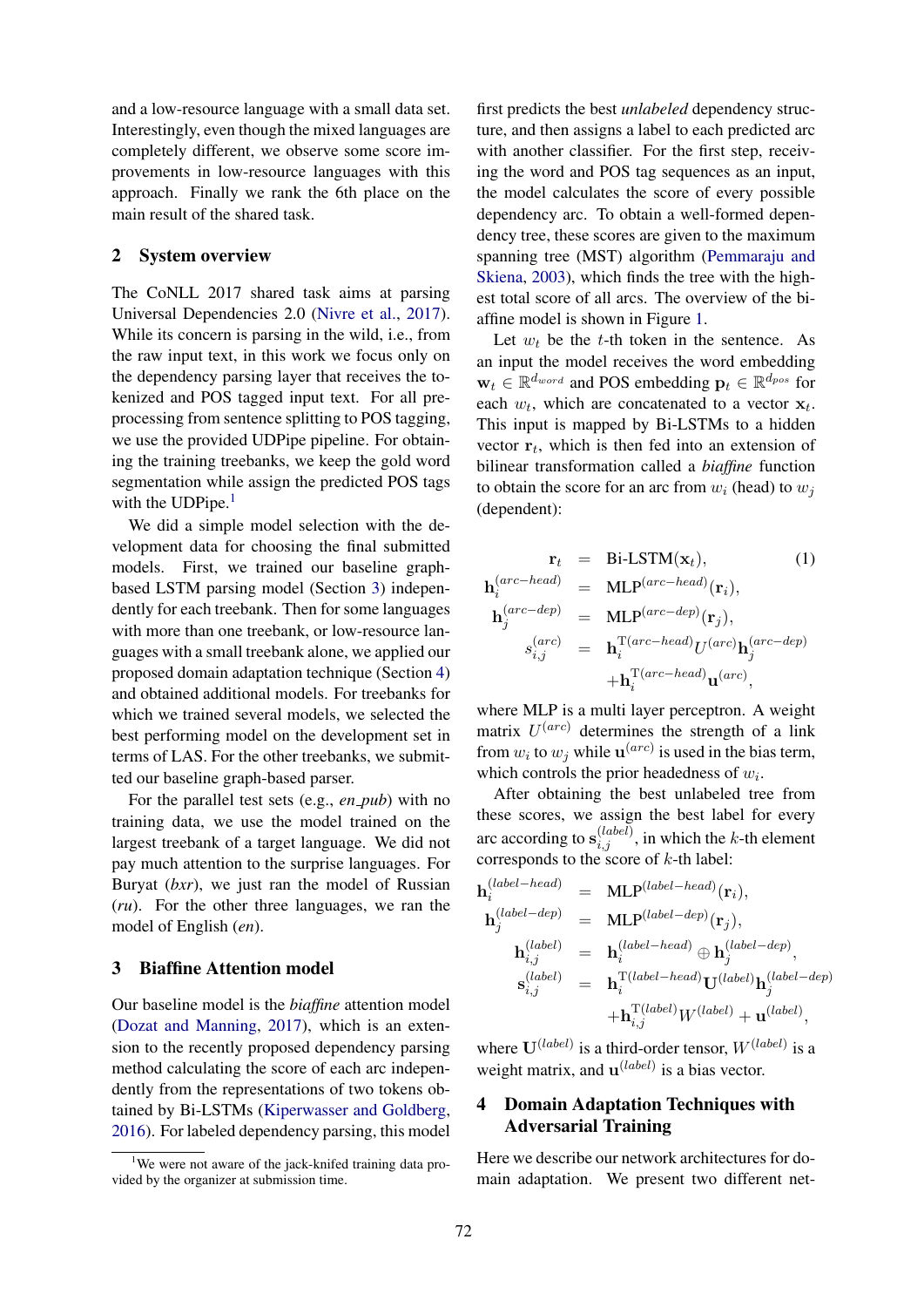

Figure 1: Overview of the biaffine model.

works both using adversarial training; the main difference between them is whether we use a domain-specific feature representation for each domain. The basic architecture with adversarial training (Section 4.1) is an application of the existing domain adaptation technique (Ganin and Lempitsky, 2015) that does not employ domainspecific representations. We then extend this architecture to add a domain-specific component with a gated mechanism (Section 4.2).

In Section 5 we compare the empirical performances of these two approaches as well as several ablated settings.

#### 4.1 Adversarial Training

Figure 2 describes the application of adversarial training (Ganin and Lempitsky, 2015) for the biaffine model. In this architecture all models for different domains are parameterized by the same LSTMs (Shared Bi-LSTMs), which output  $r_t$  (Eqn. 1) that are fed into the biaffine model. The key of this approach is a domain classifier, which also receives  $r_t$  and tries to classify the domain of the input. During training the classifier is trained to correctly classify the input domain. At the same time, we train the shared BiLSTM layers so that the domain classification task becomes harder. By this *adversarial* mechanism the model is encouraged to find the shared parameters that are not specific to a particular domain as much as possible. As a result, we expect the target domain model (with lesser training data) is trained to utilize the knowledge of the source domain effectively. Note that the domain classifier in Figure 2 is applied for every token in the input sentence.

This domain adaptation technique can be implemented by introducing the gradient reversal layer (GRL). The GRL has no parameters associated with it (apart from the hyper-parameter  $\lambda$ ,



Figure 2: An application of the adversarial training for the biaffine model. In this basic architecture all domains are modeled with a common single Bi-LSTM network (Shared Bi-LSTMs).

which is not updated with backpropagation). During the forward propagation GRL acts as an identity transform, while during the backpropagation GRL takes the gradient from the subsequent layer, multiplies it by  $\lambda$  and passes it to the preceding layer.

The parameter  $\lambda$  controls the trade-off between the two objectives (the domain classifier and the biaffine model) that shape the feature representation during training. The GRL layer  $R_{\lambda}(\mathbf{x})$  for the forward and backward propagation is defined as follows:

$$
R_{\lambda}(\mathbf{x}) = \mathbf{x}; \quad \frac{dR_{\lambda}}{d\mathbf{x}} = -\lambda \mathbf{I}.
$$

#### 4.2 Shared Gated Adversarial Networks

Now we present our extension to adversarial training described above, which we call the shared gated adversarial networks (*SharedGateAdvNet*).

Figure 3 shows the overall architecture. The largest difference from Figure 2 is the existence of the domain-specific Bi-LSTMs (Not-shared Bi-LSTMs) that we expect to capture the representations not fitted into the shared LSTMs and specialized to a particular domain. The model comprises of the following three components.

Shared Bi-LSTMs As in the basic model with adversarial training (Figure 2), the shared Bi-LSTMs in this model try to learn the domain invariant feature representation via a domain classifier, which facilitates effective domain adaptation.

Domain-specific Bi-LSTMs This domainspecific component captures the information that does not fit into the domain-invariant shared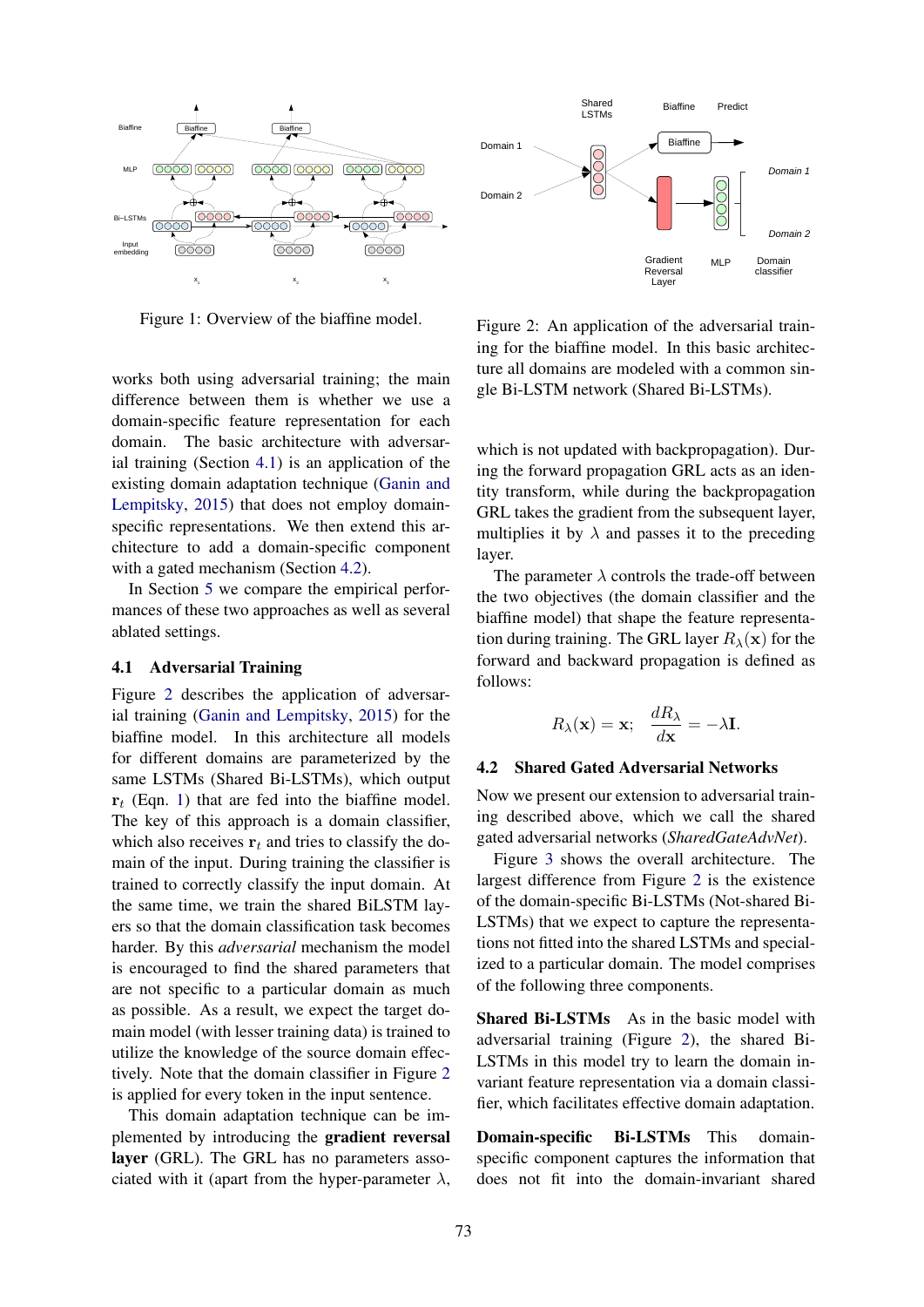

Figure 3: The architecture of SharedGateAdvNet. Each token in the input sentence is passed to the biaffine model through this network.

Bi-LSTMs. The domain-specific LSTMs exist on each domain. Figure 3 shows the case when two treebanks (domains) are trained at the same time. When training with three treebanks, there exist three Bi-LSTMs, one for each domain.

Gated connection The gated connection selects which information to use between the domaininvariant and domain-specific feature representations (the shared Bi-LSTMs and the domainspecific Bi-LSTMs). We get the combined representation  $\mathbf{r}^{gate}_t$  $t_t^{gate}$  from these two vectors as follows:

$$
\begin{array}{rcl}\mathbf{g}_t &=& \sigma(U^{(gate)}(\mathbf{r}_t^{dom} \oplus \mathbf{r}_t^{share}) + \mathbf{u}^{(gate)}), \\
\mathbf{r}_t^{gate} &=& \mathbf{g}_t \cdot \mathbf{r}_t^{share} + (1 - \mathbf{g}_t) \cdot \mathbf{r}_t^{dom},\n\end{array}
$$

where  $\sigma$  is the sigmoid function.  $\mathbf{r}^{share}$  is the output of the shared Bi-LSTMs while  $\mathbf{r}^{dom}$  is the output of the domain-specific Bi-LSTMs.

## 5 Experiments

#### 5.1 Settings

For the settings of the biaffine models, we follow the same network settings as Dozat and Manning (2017): 3-layer, 400-dimentional LSTMs for each direction, 500-dimentional MLP for arc prediction, and 100-dimentional MLP for label prediction. We use the 100-dimensional pre-trained word embeddings trained by word2vec (Mikolov et al., 2013)<sup>2</sup> and the 100-dimensional randomly initialized POS tag embeddings. For the model

with adversarial training, we fix  $\lambda$  to 0.5.<sup>3</sup> We apply dropout (Srivastava et al., 2014) with a 0.33 rate at the input and output layers. For optimization, we use Adam (Kingma and Ba, 2014) with the batch size of 128 and gradient clipping of 5. We use early stopping (Caruana et al., 2001) based on the performance on the development set.

#### 5.2 Preliminary Experiment

Before selecting the final submitted model for each treebank (Section 5.3) here we perform a small experiment on selected languages (English and French) to see the effectiveness of our domain adaptation techniques.

English experiment First, for English, we compare the performances of several domain adaptation techniques as well as the baselines without adaptation, to see which technique performs better. We compare the following six systems:

- UDPipe: The official baseline parser (Straka et al., 2016). This is a transition-based parser selecting each action using neural networks.
- Biaffine: Our reimplementation of the graphbased parser of Dozat and Manning (2017). We use Chainer (Tokui et al., 2015) for our implementation. We train this model independently on each treebank.
- Biaffine-MIX: A simple baseline of domain adaptation, which just trains a single biaffine model across different domains. We obtain

 $2$ The pre-trained word embeddings are provided by the CoNLL 2017 Shared Task organizers. These are trained with CommonCrawl and Wikipedia.

 $3$  We did not obtain any performance gains by scheduling  $\lambda$  in our preliminary experiments.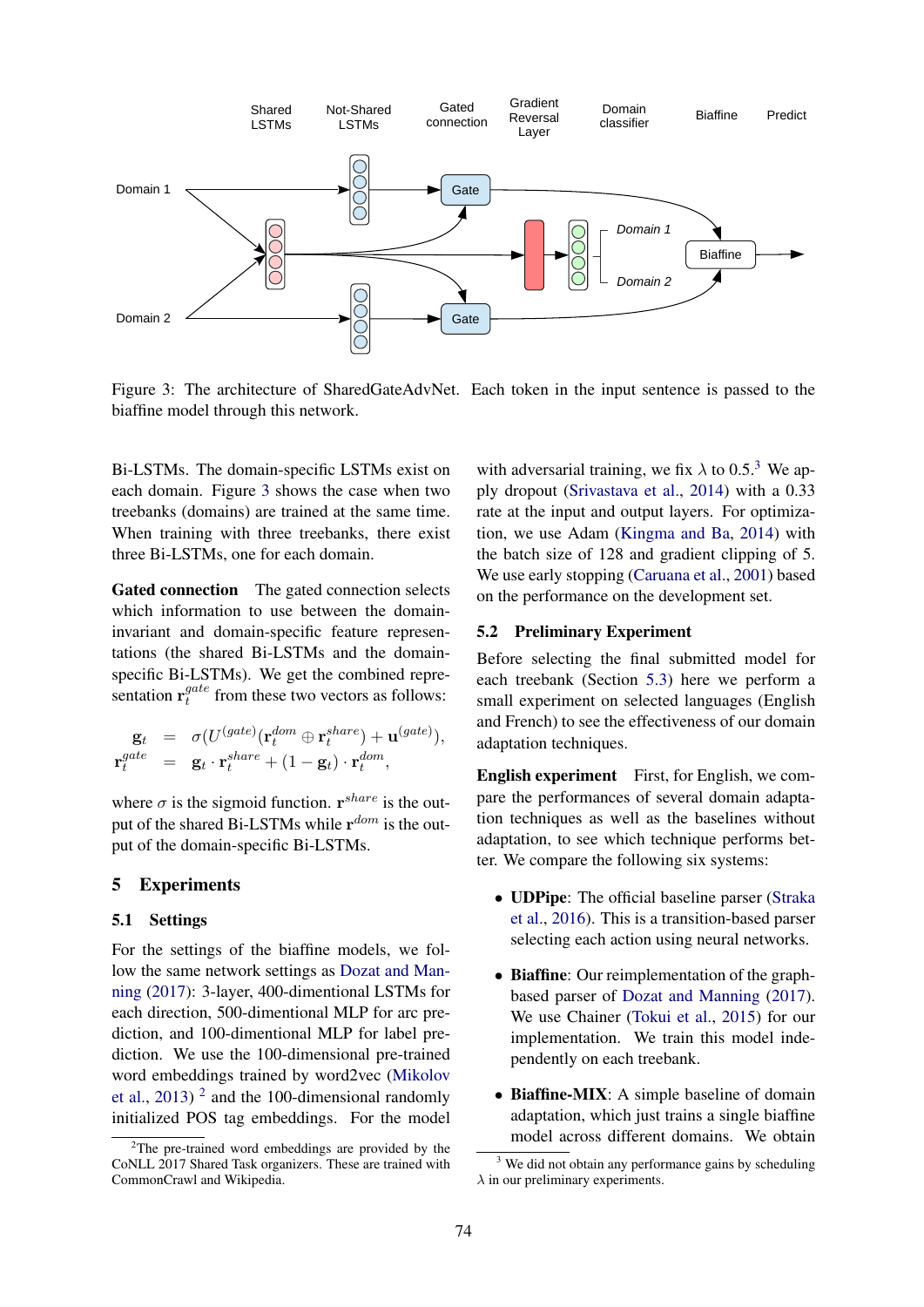| Method                  |       | en    |            | en_lines   | en_partut  |       |  |
|-------------------------|-------|-------|------------|------------|------------|-------|--|
|                         | UAS   | LAS   | <b>UAS</b> | <b>LAS</b> | <b>UAS</b> | LAS   |  |
| <b>UDPipe</b>           | 83.83 | 80.13 | 79.00      | 74.68      | 78.26      | 74.23 |  |
| <b>Biaffine</b>         | 86.19 | 82.45 | 81.94      | 77.64      | 80.01      | 75.52 |  |
| Biaffine-MIX            | 86.19 | 82.28 | 82.23      | 76.95      | 83.34      | 78.02 |  |
| Biaffine-MIX + $Adv$    | 86.05 | 82.36 | 82.47      | 77.45      | 83.38      | 78.37 |  |
| <b>SharedGateNet</b>    | 86.17 | 82.42 | 82.67      | 78.28      | 84.06      | 80.09 |  |
| <b>SharedGateAdvNet</b> | 86.27 | 82.47 | 82.69      | 78.27      | 84.32      | 80.35 |  |

Table 1: The result of our preliminary English experiment across multiple domains. UDPipe and Biaffine are trained separately for each language, while the other models are trained across all domains jointly.

| Method              | en    |       | en_lines |       | en_partut  |         |       |         | fr_partut |       | fr_sequoia |       |
|---------------------|-------|-------|----------|-------|------------|---------|-------|---------|-----------|-------|------------|-------|
|                     | UAS   | LAS   | UAS      | LAS   | <b>UAS</b> | LAS     | JAS   | LAS     | UAS       | LAS   | UAS        | LAS   |
| Biaffine            | 86.19 | 82.45 | 81.94    | 77.64 | 80.01      | 75.52   | 90.39 | 88.11 l | 86.79     | 83.70 | 87.20      | 84.90 |
| Ours (domain)       | 86.27 | 82.47 | 82.69    | 78.27 | 84.32      | $80.35$ | 90.26 | 88.06   | 88.71     | 86.18 | 87.64      | 85.27 |
| Ours (domain, lang) | 85.47 | 81.75 | 82.03    | 77.58 | 83.60      | 79.51   | 90.07 | 87.71   | 89.49     | 87.08 | 87.90      | 85.34 |

Table 2: The result of our preliminary experiment across different languages (English and French). Ours (domain) is trained for each language across multiple domains by SharedGateAdvNet. Ours (domain, lang) is trained with all six treebanks of two languages jointly. Joint training of two languages brings a small improvement on the smaller French treebanks (fr\_partut and fr\_sequoia).

this by removing the domain classification component in Figure 2.

- Biaffine-MIX + Adv: The model in Figure 2, which shares the same parameters across multiple domains but adversarial training facilitates learning domain-invariant representations.
- SharedGateNet: A simpler version of our proposed architecture (Figure 3), which does not have the adversarial component but has the gated unit controlling the strength of the two, domain-invariant and domain-specific Bi-LSTMs.
- SharedGateAdvNet: Our full architecture (Figure 3) with both adversarial training and the gated unit.

The result is shown in Table 1. First, we find that our baseline biaffine parser already outperforms the official baseline parser (UDPipe) by a large margin (e.g., for English, 82.45 vs. 80.13 LAS), which suggests the strength of graphbased parsing with Bi-LSTMs that enable the model to capture the entire sentence as a context. By just mixing the training treebanks (Biaffine-MIX), we observe a score improvement for the domains with less data, *en lines* and *en parunt*, which only contain 2,738 and 1,090 sentences,

respectively. We also observe an additional small gain with adversarial training (Biaffine-MIX Adv). Comparing with this, our proposed architectures (SharedGateNet and SharedGateAdvNet) perform better. This shows the importance of having the domain-specific network layers. Our final architecture SharedGateAdvNet slightly outperforms SharedGateNet, indicating that the adversarial technique also has its own advantage.

Since SharedGateAdvNet consitently outperforms the others in English, we only try this method in the following experiments.

English and French experiment To see the effects of our approach when combining completely different data, i.e., different language treebanks, we perform a small experiment using two languages: English and French. French treebanks are also divided into three domains and also are imbalanced: *fr* (14,553 sentences), *fr partut* (620 sentences), and *fr sequoria* (2,231 sentences). We compare the models trained within each language (3 domains for each), and the model trained with all six treebanks of English and French. The result is shown in Figure 2. Interestingly, especially for *fr partut* and *fr sequoria*, we observe a small score improvement by jointly learning two languages. The best model for *fr* is the biaffine model without joint training. Note also that for *en*, the effect of the adaptation technique is very small, or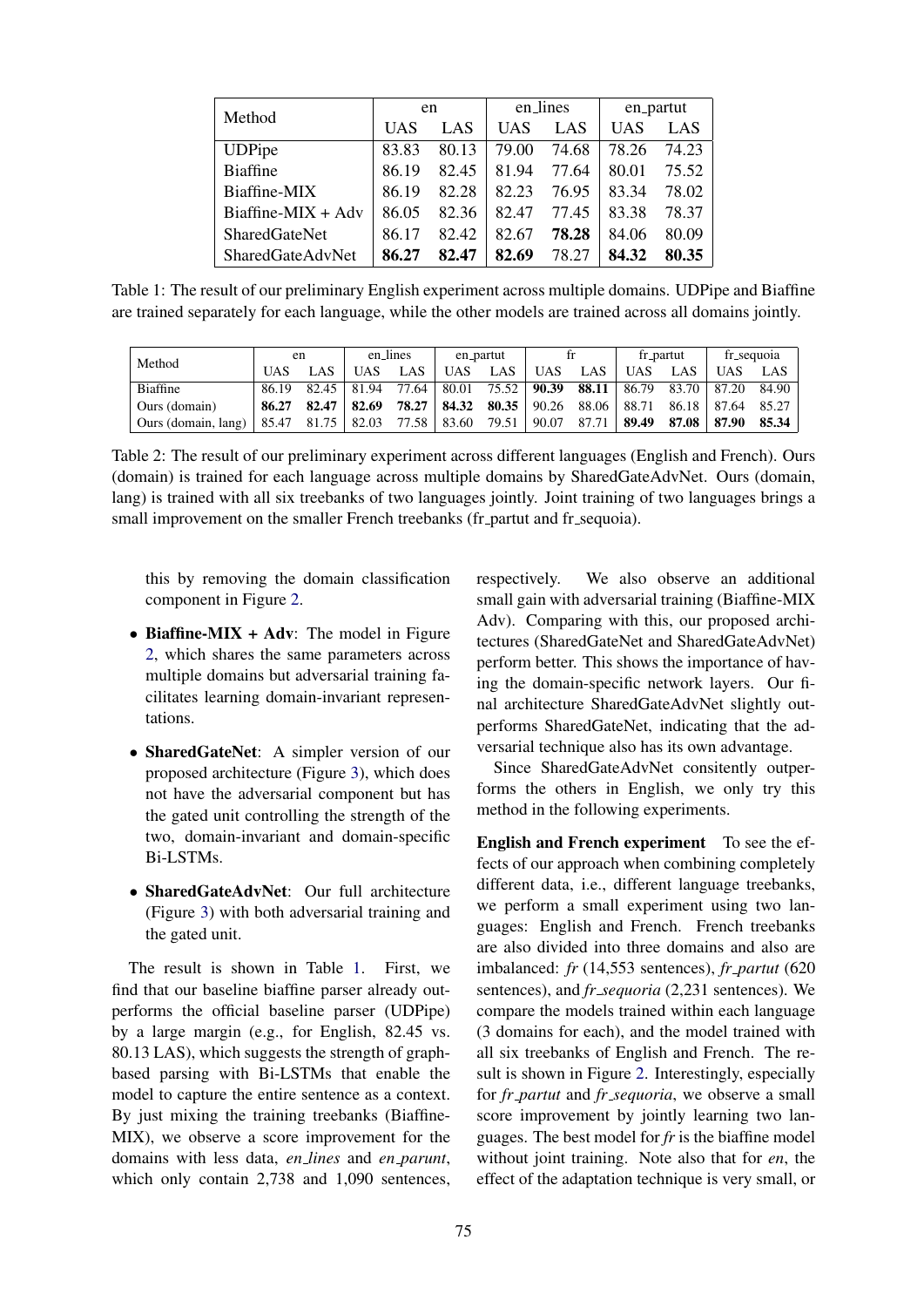|                        |               | <b>UAS</b>      |                              | LAS                |                 |                          |  |  |
|------------------------|---------------|-----------------|------------------------------|--------------------|-----------------|--------------------------|--|--|
| Language               | <b>UDPipe</b> | <b>Biaffine</b> | SharedGateAdv                | <b>UDPipe</b>      | <b>Biaffine</b> | <b>SharedGateAdv</b>     |  |  |
|                        |               |                 |                              |                    |                 |                          |  |  |
| ar                     | 80.13         | 82.97           |                              | 73.04              | 76.35           |                          |  |  |
| bg                     | 88.02         | 90.60           | $\overline{a}$               | 83.22              | 86.23           | $\overline{a}$           |  |  |
| ca                     | 88.37         | 90.57           | $\overline{a}$               | 85.28              | 87.42           | $\overline{a}$           |  |  |
| $\mathbf{c}\mathbf{s}$ | 88.14         | 91.36           | 91.23                        | 84.68              | 88.31           | 88.29 (i)                |  |  |
| cs_cac                 | 86.81         | 89.03           | 89.77                        | 83.50              | 85.65           | $86.73$ (i)              |  |  |
| cs_cltt                | 72.65         | 75.88           | 78.87                        | 69.01              | 71.43           | $75.23$ (i)              |  |  |
|                        | 80.41         | 82.83           | $\overline{a}$               | 73.19              | 75.30           | $\overline{a}$           |  |  |
| cu                     |               |                 |                              |                    |                 |                          |  |  |
| da                     | 78.40         | 82.04           | $\overline{\phantom{a}}$     | 74.74              | 78.42           | $\overline{a}$           |  |  |
| de                     | 79.40         | 84.40           | $\qquad \qquad \blacksquare$ | 74.11              | 80.17           | $\overline{\phantom{0}}$ |  |  |
| el                     | 82.37         | 84.99           | $\overline{a}$               | 78.69              | 80.88           |                          |  |  |
| en                     | 83.83         | 86.19           | 86.27                        | 80.13              | 82.45           | 82.47 (i)                |  |  |
| en_lines               | 79.00         | 81.94           | 82.69                        | 74.68              | 77.64           | $78.27$ (i)              |  |  |
| en_partut              | 78.26         | 80.01           | 84.32                        | 74.23              | 75.52           | $80.35$ (i)              |  |  |
| es                     | 87.50         | 89.37           | 89.49                        | 84.29              | 86.25           | $86.33$ (i)              |  |  |
|                        | 87.53         | 90.34           | 90.26                        | 84.54              | 87.76           | $87.61$ (i)              |  |  |
| es_ancora              |               |                 |                              |                    |                 |                          |  |  |
| et                     | 69.26         | 70.57           | $\overline{a}$               | 60.16              | 59.01           | $\overline{a}$           |  |  |
| eu                     | 74.59         | 77.58           | $\qquad \qquad \blacksquare$ | 69.23              | 70.06           | -                        |  |  |
| fa                     | 83.89         | 87.02           | $\overline{a}$               | 79.81              | 83.15           |                          |  |  |
| fi                     | 79.97         | 80.57           | 81.74                        | 75.37              | 74.62           | $75.98$ (i)              |  |  |
| fi_ftb                 | 80.72         | 81.60           | 82.21                        | 76.10              | 75.38           | $76.20$ (i)              |  |  |
| fr                     | 88.72         | 90.39           | 90.07                        | 86.36              | 88.11           | $87.71$ (ii)             |  |  |
| fr_partut              | 77.82         | 86.79           | 89.49                        | 73.67              | 83.70           | $87.08$ (ii)             |  |  |
|                        |               |                 |                              |                    |                 |                          |  |  |
| fr_sequoia             | 84.35         | 87.20           | 87.89                        | 81.93              | 84.90           | $85.33$ (ii)             |  |  |
| ga                     | 74.57         | 80.28           | $\frac{1}{2}$                | 63.47              | 72.70           |                          |  |  |
| gl                     | 80.66         | 83.73           | 83.81                        | 77.17              | 80.08           | $80.11$ (i)              |  |  |
| gl_treegal             | 72.32         | 78.48           | 83.69                        | 66.43              | 73.62           | $78.08$ (i)              |  |  |
| got                    | 76.42         | 78.21           | $\overline{a}$               | 68.92              | 70.32           | $\overline{a}$           |  |  |
| grc                    | 62.12         | 66.13           | 69.16                        | 55.23              | 58.77           | $61.23$ (i)              |  |  |
| grc_proiel             | 77.35         | 80.74           | 81.83                        | 72.03              | 75.43           | $76.22$ (i)              |  |  |
| he                     | 83.93         | 86.12           |                              | 78.03              | 80.13           |                          |  |  |
|                        |               |                 |                              |                    |                 |                          |  |  |
| hi                     | 91.29         | 93.03           | $\frac{1}{2}$                | 86.90              | 88.97           | $\overline{a}$           |  |  |
| hr                     | 81.99         | 85.66           | $\overline{a}$               | 76.40              | 79.79           | $\overline{a}$           |  |  |
| hu                     | 71.52         | 74.09           | $\frac{1}{2}$                | 65.04              | 63.31           | $\overline{a}$           |  |  |
| id                     | 80.76         | 83.34           | $\frac{1}{2}$                | 74.08              | 76.67           | $\overline{a}$           |  |  |
| it                     | 87.77         | 90.09           | 90.82                        | 85.04              | 87.62           | $88.15$ (i)              |  |  |
| it_partut              | 82.02         | 82.66           | 90.66                        | 78.47              | 78.72           | $87.34$ (i)              |  |  |
| ja                     | 94.31         | 95.48           | $\overline{\phantom{a}}$     | 92.94              | 94.15           | $\overline{a}$           |  |  |
|                        |               | 64.51           |                              |                    |                 |                          |  |  |
| kk                     | 37.08         |                 | $\overline{a}$               | 23.60              | 37.09           | $\overline{a}$           |  |  |
| ko                     | 63.71         | 67.01           | $\overline{a}$               | $\overline{56.41}$ | 59.04           | $\overline{a}$           |  |  |
| la                     | 56.93         | 67.41           | 73.06                        | 47.13              | 58.65           | $64.53$ (i)              |  |  |
| la_ittb                | 75.95         | 82.82           | 83.29                        | 71.07              | 78.24           | $78.69$ (i)              |  |  |
| la_proiel              | 75.31         | 79.30           | 80.34                        | 69.11              | 72.83           | $73.74$ (i)              |  |  |
| lv                     | 56.93         | 71.98           | $\qquad \qquad \blacksquare$ | 47.13              | 63.45           | $\overline{\phantom{0}}$ |  |  |
| nl                     | 79.57         | 85.44           | 85.38                        | 74.55              | 80.21           | $80.28$ (i)              |  |  |
|                        | 79.59         | 85.01           |                              |                    | 81.17           | $82.53$ (i)              |  |  |
| nl_lassysmall          |               |                 | 86.59                        | 75.46              |                 |                          |  |  |
| no_bokmaal             | 87.52         | 90.17           | $\overline{\phantom{a}}$     | 84.38              | 87.40           | $\overline{\phantom{0}}$ |  |  |
| no_nynorsk             | 85.79         | 88.51           | $\frac{1}{2}$                | 82.49              | 85.54           | $\overline{a}$           |  |  |
| pl                     | 85.18         | 86.84           | $\overline{\phantom{0}}$     | 79.01              | 81.15           |                          |  |  |
| pt                     | 88.37         | 90.75           | 91.02                        | 85.20              | 87.84           | 87.79 (i)                |  |  |
| pt_br                  | 88.37         | 90.53           | 90.93                        | 86.26              | 88.36           | $88.75$ (i)              |  |  |
| ro                     | 85.22         | 88.04           | $\overline{a}$               | 79.66              | 82.35           |                          |  |  |
| ru                     | 80.13         | 82.79           | 84.01                        | 75.07              | 77.14           | $78.98$ (i)              |  |  |
| ru_syntagrus           | 89.69         | 92.07           | 91.86                        | 86.84              | 89.48           | $89.23$ (i)              |  |  |
|                        |               |                 |                              |                    |                 |                          |  |  |
| sk                     | 81.81         | 84.09           | $\overline{\phantom{a}}$     | 75.55              | 77.41           |                          |  |  |
| sl                     | 81.81         | 87.12           | 87.17                        | 80.72              | 83.80           | $83.73$ (i)              |  |  |
| sl_sst                 | 63.71         | 77.56           | 80.17                        | 55.39              | 69.67           | $72.28$ (i)              |  |  |
| <b>SV</b>              | 77.94         | 80.32           | 82.27                        | 73.64              | 75.28           | $77.91$ (i)              |  |  |
| sv_lines               | 79.72         | 79.81           | 82.71                        | 74.72              | 74.23           | $77.87$ (i)              |  |  |
| tr                     | 63.41         | 64.77           | $\overline{\phantom{a}}$     | 55.70              | 53.88           |                          |  |  |
| ug                     | 62.50         | 74.80           | 75.57                        | 38.46              | 52.67           | $52.68$ (iii)            |  |  |
|                        |               |                 |                              |                    |                 |                          |  |  |
| uk                     | 62.66         | 78.05           | 79.59                        | 54.17              | 71.39           | $72.93$ (iii)            |  |  |
| ur                     | 83.05         | 85.69           | $\overline{\phantom{a}}$     | 76.15              | 78.87           | $\overline{\phantom{0}}$ |  |  |
| vi                     | 63.99         | 65.98           | $\frac{1}{2}$                | 56.34              | 57.91           | $\overline{a}$           |  |  |
| zh                     | 74.03         | 77.09           | $\blacksquare$               | 68.75              | 71.38           | $\frac{1}{2}$            |  |  |

Table 3: The result of our experiment for model selection on the development data. (i), (ii), and (iii) correspond to the differnt domain adaptation strategies found in the body.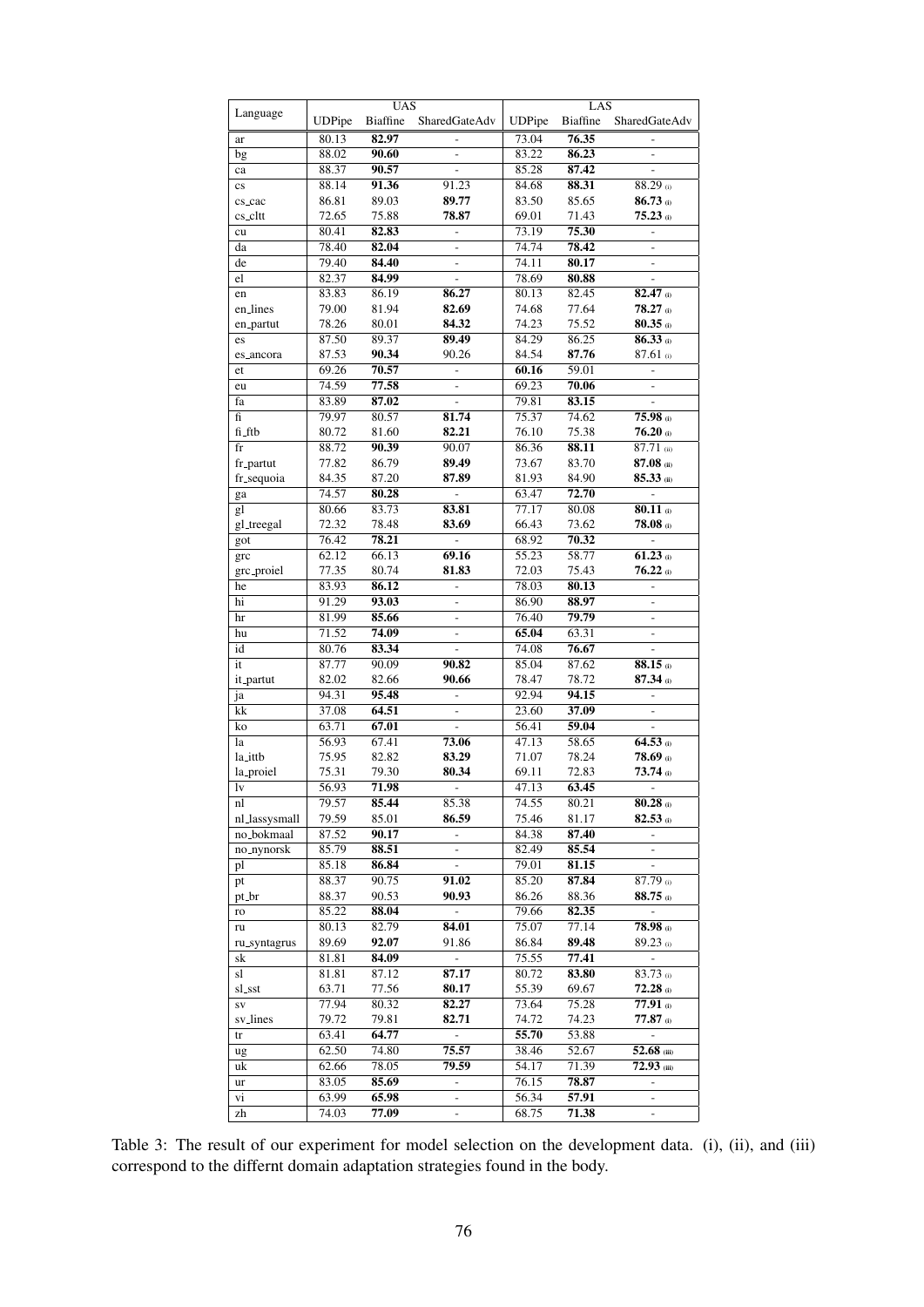negative, and these suggest our approach may be ineffective for a treebank that already contains sufficient amount of data.

Due to time constraints, we were unable to try many language pairs for joint training, but this result suggests the parser may benefit from training across different languages. For the final experiment for model selection below, we try some other pairs for some languages, and select those models when they perform better.

## 5.3 Model Selection

As we summarize in Section 2 we perform a simple model selection for each language with the development data in order to select the final submitted models. Besides a biaffine model with a single treebank, for some treebanks we additionally train other models with our SharedGateAdvNet. Our approach is divided into the following three strategies according to the languages:

- (i) Training multiple domains within a single language. We try this for many languages, such as English (*en*), Czech (*cs*), Spanish (*es*), etc.
- (ii) Training multiple domains *across* different languages. Based on the positive result of our preliminary experiment, we try this only for obtaining French models (training jointly with English treebanks).
- (iii) Training two treebanks in different languages. We only try this for two very small treebanks: Ukrainian (*uk*), which we train with *en*, and Uyghur (*ug*), which we train with Russian (*ru*) that we find performs better than training with *en*.

See Table 3 for the results. Again, our baseline biaffine parser outperforms UDPipe in most treebanks. Training multiple domains in one language often brings performance gains, in particular for smaller treebanks, as in the case for English. For example, for Galician, LAS in *gl treegal* largely improves from 73.63 to 78.08 with our joint training. The largest gain is obtained in Italian (*it partut*), from 78.72 to 87.34, about 10 points improvement in LAS.

From these results, for example, we select our SharedGateAdvNet model for *cs cac* while select the biaffine model for *cs*, which does not benefit from joint training.

|                        |                | <b>UAS</b>     |                |                | LAS            |                |
|------------------------|----------------|----------------|----------------|----------------|----------------|----------------|
| Language               | <b>UDPipe</b>  | Ours           | Stanford       | <b>UDPipe</b>  | Ours           | Stanford       |
| ar                     | 71.19          | 73.34          | 76.59          | 65.30          | 67.78          | 71.96          |
| ar_pub                 | 53.55          | 55.66          | 58.87          | 43.14          | 45.56          | 49.50          |
| bg                     | 87.79          | 89.95          | 92.89          | 83.64          | 85.97          | 89.81          |
| bxr                    | 46.97          | 44.07          | 51.19          | 31.50          | 27.20          | 30.00          |
| ca                     | 88.62          | 90.59          | 92.88          | 85.39          | 87.47          | 90.70          |
| $\mathbf{c}\mathbf{s}$ | 86.46          | 89.74          | 92.62          | 82.87          | 86.50          | 90.17          |
| cs_cac                 | 86.49          | 90.09          | 93.14          | 82.46          | 86.41          | 90.43          |
| cs_cltt                | 76.26          | 81.10          | 86.02          | 71.64          | 77.14          | 82.56          |
| $cs_$ -pub             | 84.42          | 87.22          | 89.11          | 79.80          | 82.30          | 84.42          |
| cu                     | 69.68          | 72.19          | 77.10          | 62.76          | 65.13          | 71.84          |
| da                     | 76.94          | 80.90          | 85.33          | 73.38          | 77.08          | 82.97          |
| de                     | 74.27          | 78.43          | 84.10          | 69.11          | 74.04          | 80.71          |
| de_pub                 | 73.64          | 77.20          | 80.88          | 66.53          | 70.74          | 74.86          |
| el                     | 83.00          | 85.48          | 89.73          | 79.26          | 81.79          | 87.38          |
| en                     | 78.87          | 80.96          | 84.74          | 75.84          | 77.93          | 82.23          |
| en_lines               | 77.39          | 81.87          | 85.16          | 72.94          | 77.53          | 82.09          |
| en_partut              | 77.83          | 83.17          | 86.10          | 73.64          | 79.10          | 82.54          |
| en_pub                 | 82.74          | 84.75          | 88.22          | 78.95          | 81.18          | 85.51          |
| es                     | 84.84          | 87.80          | 90.01          | 81.47          | 84.25          | 87.29          |
| es_ancora              | 86.97          | 89.93          | 92.11          | 83.78          | 87.27          | 89.99          |
| es_pub                 | 84.71          | 86.91          | 88.14          | 77.65          | 79.66          | 81.05          |
|                        | 67.71          | 69.00          | 78.08          | 58.79          | 57.72          | 71.65          |
| et                     | 74.39          | 77.94          | 85.28          | 69.15          |                | 81.44          |
| eu                     |                |                | 89.64          | 79.24          | 70.71<br>82.01 |                |
| fa                     | 83.36<br>77.90 | 86.06          |                |                |                | 86.31          |
| fi                     |                | 80.17          | 87.97<br>89.24 | 73.75          | 74.71          | 85.64          |
| fi_ftb                 | 78.77          | 80.43          |                | 74.03          | 74.42          | 86.81          |
| fi_pub                 | 82.24          | 82.40          | 90.60          | 78.65          | 77.11          | 88.47          |
| fr                     | 84.13          | 85.88          | 88.57          | 80.75          | 82.43          | 85.51          |
| fr_partut              | 81.69          | 84.79          | 88.64          | 77.38          | 80.31          | 85.05          |
| fr_pub                 | 78.62          | 80.32          | 83.45          | 73.63          | 75.20          | 78.81          |
| fr_sequoia             | 82.62          | 85.85          | 88.48          | 79.98          | 83.10          | 86.53          |
| ga                     | 72.08          | 73.29          | 78.50          | 61.52          | 62.25          | 70.06          |
| gl                     | 80.66          | 83.51          | 85.87          | 77.31          | 80.13          | 83.23          |
| gl_treegal             | 71.17          | 73.60          | 78.28          | 65.82          | 66.84          | 73.39          |
| got                    | 67.13          | 67.84          | 73.10          | 59.81          | 60.20          | 66.82          |
| grc                    | 62.74          | 68.85          | 78.42          | 56.04          | 61.28          | 73.19          |
| grc_proiel             | 70.42          | 74.33          | 78.30          | 65.22          | 69.23          | 74.25          |
| he                     | 61.54          | 64.16          | 67.70          | 57.23          | 59.56          | 63.94          |
| hi                     | 90.97          | 92.64          | 94.70          | 86.77          | 88.70          | 91.59          |
| hi_pub                 | 63.43          | 65.29          | 67.24          | 50.85          | 52.81          | 54.49          |
| hr                     | 83.20          | 85.47          | 90.11          | 77.18          | 79.32          | 85.25          |
| hsb                    | 61.70          | 49.38          | 67.83          | 53.83          | 41.32          | 60.01          |
| hu                     | 71.46          | 71.87          | 82.35          | 64.30          | 60.30          | 77.56          |
| id                     | 80.91          | 83.11          | 85.17          | 74.61          | 76.50          | 79.19          |
| it                     | 88.03          | 89.93          | 92.51          | 85.28          | 87.39          | 90.68          |
| it_pub                 | 87.04          | 88.61          | 91.08          | 83.70          | 85.30          | 88.14          |
| ja                     | 73.52          | 74.46          | 75.42          | 72.21          | 73.27          | 74.72          |
| ja_pub                 | 77.13          | 77.65          | 78.64          | 76.28          | 76.78          | 77.92          |
| kk                     | 41.92          | 40.12          | 43.51          | 24.51          | 22.49          | 25.13          |
| kmr                    | 46.20          | 31.68          | 47.71          | 32.35          | 23.18          | 35.05          |
| ko                     | 66.40          | 71.48          | 85.90          | 59.09          | 64.46          | 82.49          |
| la                     | 54.35          | 63.60          | 72.56          | 43.77          | 52.19          | 63.37          |
| la_ittb                | 80.78          |                | 89.44          |                | 82.20          | 87.02          |
|                        |                | 85.53<br>67.68 |                | 76.98          |                |                |
| la_proiel              | 63.50          | 68.83          | 73.71<br>79.26 | 57.54<br>59.95 | 61.34<br>60.20 | 69.35<br>74.01 |
| lv                     | 67.14          |                |                |                |                |                |
| nl                     | 74.94          | 79.16          | 85.17          | 68.90          | 73.22          | 80.48          |
| nl_lassysmall          | 81.37          | 87.74          | 89.56          | 78.15          | 85.03          | 87.71          |
| no_bokmaal             | 86.14          | 88.55          | 91.60          | 83.27          | 86.05          | 89.88          |
| no_nynorsk             | 84.88          | 87.22          | 90.75          | 81.56          | 84.39          | 88.81          |
| pl                     | 85.08          | 86.89          | 93.98          | 78.78          | 80.68          | 90.32          |
| pt                     | 85.77          | 87.70          | 89.90          | 82.11          | 84.35          | 87.65          |
| pt_br                  | 87.75          | 90.06          | 92.76          | 85.36          | 87.73          | 91.36          |
| pt_pub                 | 80.10          | 82.58          | 83.27          | 73.96          | 76.35          | 77.14          |
| ro                     | 85.50          | 87.28          | 90.43          | 79.88          | 81.66          | 85.92          |
| ru                     | 79.28          | 82.75          | 87.15          | 74.03          | 77.63          | 83.65          |
| ru_syntagrus           | 89.30          | 91.68          | 82.31          | 86.76          | 89.31          | 75.71          |
| ru_pub                 | 75.67          | 77.93          | 94.00          | 68.31          | 70.51          | 92.60          |
| sk                     | 78.14          | 81.11          | 89.58          | 72.75          | 75.28          | 86.04          |
| sl                     | 84.68          | 87.35          | 93.34          | 81.15          | 84.06          | 91.51          |
| sl_sst                 | 53.79          | 57.47          | 61.71          | 46.45          | 50.16          | 56.02          |
| sme                    | 46.06          | 37.74          | 51.13          | 30.60          | 23.54          | 37.21          |
| $\mathrm{SV}$          | 80.78          | 83.71          | 88.50          | 76.73          | 79.68          | 85.87          |
| sv_lines               | 79.18          | 81.49          | 86.51          | 74.29          | 76.63          | 82.89          |
| sv_pub                 | 75.09          | 77.47          | 81.90          | 70.62          | 72.89          | 78.49          |
| tr                     | 60.48          | 62.48          | 69.62          | 53.19          | 51.44          | 62.79          |
| tr_pub                 | 55.01          | 52.95          | 58.72          | 34.53          | 31.17          | 37.72          |
| ug                     | 53.58          | 51.45          | 56.86          | 34.18          | 33.19          | 39.79          |
| uk                     | 69.78          | 70.22          | 81.44          | 60.76          | 60.73          | 75.33          |
| ur                     | 83.67          | 86.40          | 87.98          | 76.69          | 79.38          | 82.28          |
| vi                     | 42.12          | 44.01          | 46.14          | 37.47          | 38.99          | 42.13          |
| zh                     | 61.50          | 63.87          | 68.95          | 57.40          | 59.99          | 65.88          |
| AVG.                   | 74.40          | 76.35          | 81.30          | 68.35          | 70.13          | 76.29          |
|                        |                |                |                |                |                |                |

Table 4: The main result on the test data.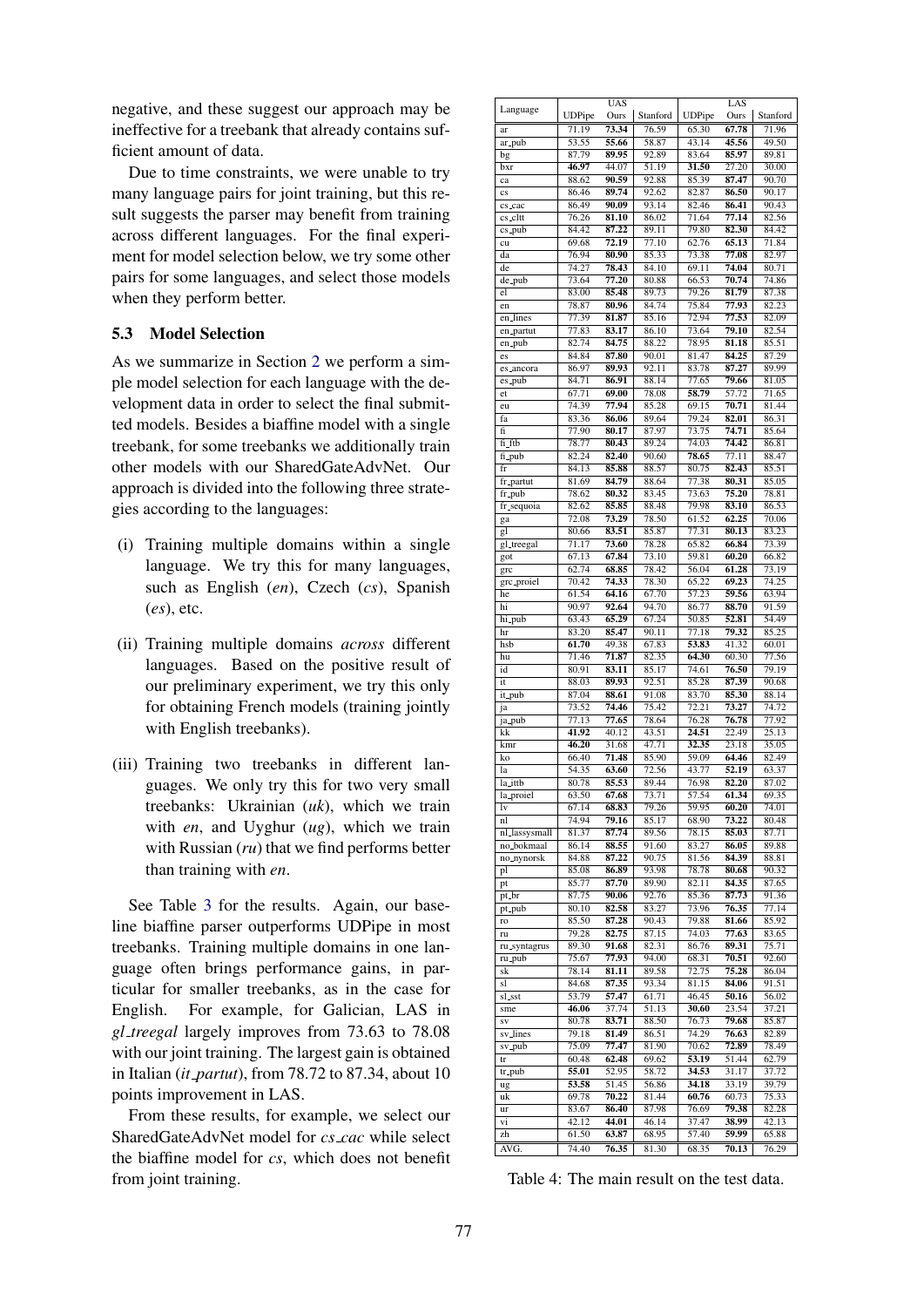#### 5.4 Evaluation on Test data

The main result of CoNLL 2017 shared task on the test data is shown in Table 4. In addition to the official baseline (UDPipe) and our system, we also report the scores of the winning system by the Stanford team. See Zeman et al. (2017) for the overview of the other participating systems.

Our system outperforms UDPipe in many test treebanks, 69 out of 81 treebanks. We find many cases that UDPipe performs better are when the training teebank is very small, e.g., Kazakh (*kk*), Ukrainian (uk), and Uyghur (ug), or not available at all, i.e., surprise languages: Buryat (*bxr*), Kurmanji (*kmr*), Upper Sorbian (*hsb*), and North Sami ` (*sme*), for which our approach is somewhat naive (Section 2) and UDPipe performs always better. We can also see that for some treebanks (e.g., *et*, *fi*<sub>-pub</sub> and *hu*), our system performs better in UAS while worse in LAS. This may be due to the design of the baseline biaffine model, which determines the best unlabeled tree before assigning the labels (Section 3), i.e., does not perform labeled parsing as a single task.

Our system (NAIST-SATO) achieves the overall average LAS of 70.13, which is the 6th rank among 33 participants in the shared task. UDPipe (68.35) is the 13th rank.

## 6 Related Work

A related approach to us in parsing is Ammar et al. (2016), where a single multilingual dependency parser parses sentences in several languages. Differently from our final architecture their model shares all parameters across different languages. In this study, we found the importance of modeling language-specific syntactic features explicitly with the separate Bi-LSTMs.

Our network architecture for domain adaptation is an extension of Ganin and Lempitsky (2015), which applies adversarial training (Goodfellow et al., 2014) for the domain adaptation purpose. There is little prior work applying this adversarial domain adaptation technique to NLP tasks; Chen et al. (2016) use it for cross-lingual sentiment classification, in which the adversarial component has a classifier that tries to classify the language of an input sentence. To our knowledge, this is the first study applying adversarial training for parsing. In addition to the simple application, we also proposed an extended architecture with the domain specific LSTMs and demonstrated the importance of them.

# 7 Conclusion

We have proposed a domain adaptation technique with adversarial training for parsing. By applying it on the recent state-of-the-art graph-based dependency parsing model with Bi-LSTMs, we obtained a consistent score improvement, especially for the treebanks having less training data. For the architecture design, we found the importance of preparing the network layer capturing the domain specific representation. We also performed a small experiment for training across multiple languages and had an encouraging result. In this work, we have not investigated incorporating information on language families, so a natural future direction would be to investigate whether typological knowledge helps to select good combinations of languages for training multilingual models.

#### Acknowledgments

We thank two anonymous reviewers for helpful comments. This work was in part supported by JSPS KAKENHI Grant Number 16H06981.

#### References

- Waleed Ammar, George Mulcaire, Miguel Ballesteros, Chris Dyer, and Noah A Smith. 2016. Many languages, one parser. *Transactions of the Association for Computational Linguistics (TACL)* 5:431–444.
- Rich Caruana, Steve Lawrence, and C. Lee Giles. 2001. Overfitting in neural nets: Backpropagation, conjugate gradient, and early stopping. In T. K. Leen, T. G. Dietterich, and V. Tresp, editors, *Advances in Neural Information Processing Systems 13*, MIT Press, pages 402–408.
- Xilun Chen, Yu Sun, Ben Athiwaratkun, Claire Cardie, and Kilian Weinberger. 2016. Adversarial deep averaging networks for cross-lingual sentiment classification. *arXiv preprint arXiv:1606.01614* .
- Timothy Dozat and Christopher D Manning. 2017. Deep biaffine attention for neural dependency parsing. *Proc. International Conference on Learning Representations (ICLR)* .
- Yaroslav Ganin and Victor Lempitsky. 2015. Unsupervised domain adaptation by backpropagation. *arXiv preprint arXiv:1409.7495* .
- Ian Goodfellow, Jean Pouget-Abadie, Mehdi Mirza, Bing Xu, David Warde-Farley, Sherjil Ozair, Aaron Courville, and Yoshua Bengio. 2014. Generative adversarial nets. In *Advances in neural information processing systems*. pages 2672–2680.